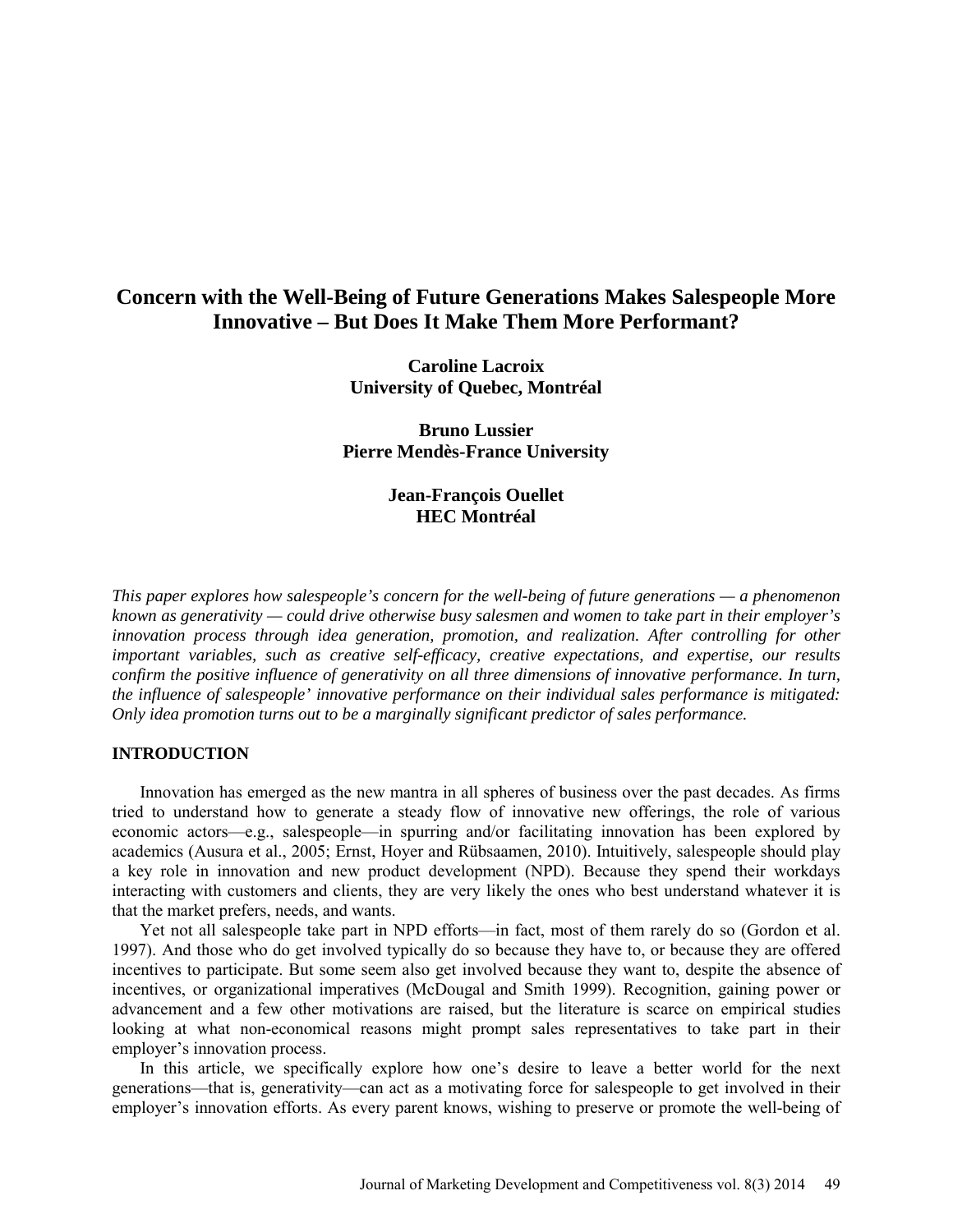next generations can be a strong driving force in orienting behaviors (e.g., Lacroix and Ouellet 2008; Urien and Kilbourne 2011). While generativity has been extensively studied in the field of psychology, it is under-researched in the field of business, and especially in the field of innovation management.

We also explore how any partaking of salespeople into the innovation process translates into increased (or decreased) sales performance for these professionals. This article therefore addresses three important issues: (1) What makes salespeople want to take part in new product development and innovation processes?—and more precisely, does generativity play a role in that sense; and (2) How does this all affect a sales professional's personal sales performance?—that is, it links individual innovation to individual sales performance. A better understanding of both issues by researchers and managers could help bridge the gap between firms' R&D and sales efforts.

After reviewing the relevant literature, we develop a conceptual framework and test its hypotheses through a survey with 151 professional salespeople. Results are then provided, followed by a general discussion on the contribution of this research as well as the avenues it opens for future research.

### **CONCEPTUAL DEVELOPMENT**

### **Creativity, Innovation, and New Product Development**

Distinguishing innovation from creativity is tricky as the difference between both is not always clear (e.g., Amabile 1996; Axtell et al. 2000; Mumford and Gustafson 1988, Hammond et al. 2011). On the one hand, creativity is linked to the generation of ideas (that is, creative behavior) while, on the other hand, innovation is more intimately linked to the implementation of said ideas (that is, innovative behavior). In other words, being creative by first generating novel ideas, and later working at actually doing something about those ideas can be viewed as two stages of a general innovation process. To this end, Farr, Sin and Tesluk (2003) proposed a model of the innovation process consisting in two distinct stages: (1) Creativity; and (2) Innovation Implementation. In the Creativity stage, the emphasis is put on problem identification and generation of alternative ideas and solutions. The Innovation Implementation stage concerns the selection of the most promising ideas and the actual implementation of solutions—that is, in our context, the actual development of new products.

At the individual level, an individual's propensity to behave in an innovation-stimulating way has also been researched. Most notably, Scott and Bruce (1994) drew from Kanter's (1988) work on the stages of innovation and defined innovative performance in the workplace as a three-dimensional construct consisting of: (1) performance in generating ideas; (2) performance in promoting ideas to hierarchical superiors and colleagues; and (3) performance in realizing ideas within the organization (Janssen 2001; Lu et al. 2012). For example, at the salespeople' level and in the context of new product development, this should mean that innovative sales professionals would generate, promote, and help realize ideas about what, how, and/or to whom a company may be orienting its sales efforts.

#### **Salespeople Contribution to Innovation Efforts**

In most companies, the sales force is the main (if not only) function whose role is boundary-spanning, bridging firms with firms' markets as representatives are in daily contact with customers, focusing on how best to serve the latter's wants and needs (Pelham and Lieb, 2004). As such, salespeople intuitively sound like a powerful source of ideas and insights to tap into whenever a firm looks at developing new products (Hsu, Wang & Tzeng 2007).

In fact, recent research has highlighted the role of salespeople in product lifecycle management, notably in the development phase. For instance, Ernst, Hoyer and Rübsaamen, (2010) show that crossfunctional cooperation between sales and R&D positively affects the overall performance of new product development (NPD) projects as well as new product market share when it occurs in the early phases of concept and product development—that is to say, the more closely R&D and sales functions work together, the better the outcome for any firm.

However, while it is the main role of R&D and marketing people to develop new products, or to at least contribute to development efforts, it is rarely the sales function's job to do so—that is, businesses are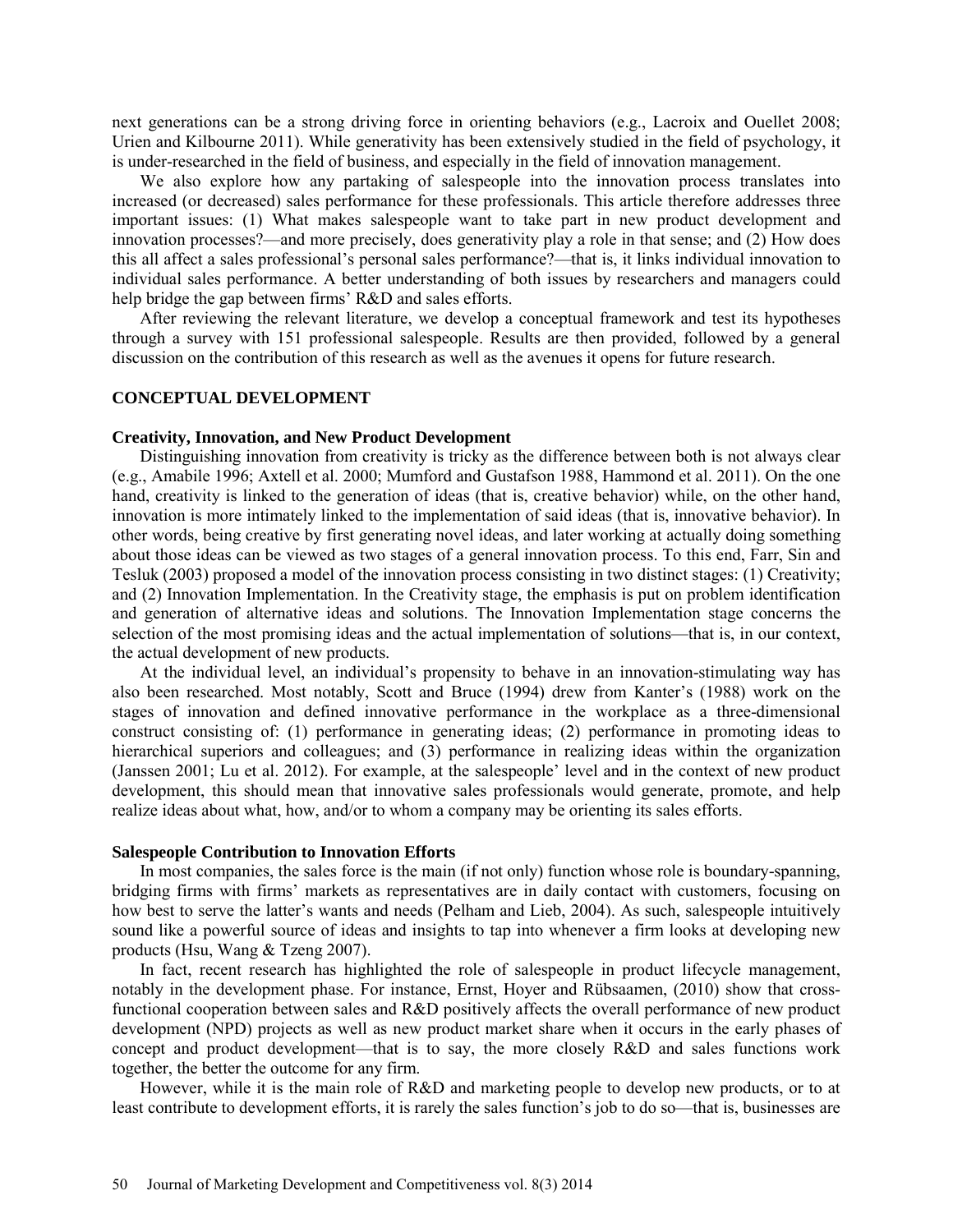not organized to encourage R&D-Sales cooperation in new product development (Anderson et al. 1997; Gordon et al. 1997). And because salespeople typically have a shorter-term time orientation than marketers (Homburg and Jensen 2007), they are probably not likely to get out of their way and make extra efforts to contribute to the NPD process, unless they are rewarded for it, for instance through monetary incentives (Judson et al. 2006).

Yet, the extent literature offers several instances of salespeople' contribution to new product development despite a lack of organization to support this contribution or explicit compensation to do so (e.g., McDougal and Smith 1999). That is to say, salespeople' motivations to contribute to the R&D efforts do not have to be economic in nature; some sales professionals might just contribute to innovation efforts because they want to (Amabile 1996).

# **Generativity as a Motivation for Salespeople to Take Part in the Innovation Process**

One factor that has recently emerged in the marketing literature as a potentially powerful motivator for people to engage in certain activities is generativity. This concept, which appeared in the social psychology literature in the early 1950's, is defined as "an adult's concern for and commitment to the next generation, as expressed through […] a host of activities that aim to leave a positive legacy of the self for the future" (de St. Aubin, McAdams and Kim 2004, p. 4). For Ryff and Heink (1983), a generative individual is one who "shows awareness of his/her leadership role and has a sense of maximal influence capacity" (1983, p. 809). McAdams et al. (1998) describe generative individuals as good citizens, contributing members of their communities, leaders, and instigators of change.

In fact, generativity is a good predictor of a myriad of phenomena, including socially- and environmentally responsible behaviors (Rossi 2001; Urien and Kilbourne 2011), philanthropy (Hodge 2003), work satisfaction in midlife adults (Ackerman, Zuroff and Moskowitz 2000), successful aging (Watburton, McLaughlin and Pinsker 2006), and overall life satisfaction (Hofer et al. 2008; Ackerman et al. 2000; de St. Aubin and McAdams 1995). It is also associated with consumer sensitivity to corporate social performance (Giacalone, Paul and Jurkiewics 2005), consumer responses to products and services positioned as (un)favorable to the well-being of future generations (Lacroix and Ouellet 2008), as well as employee performance, leadership, and succession in family businesses (e.g., Zacher, Schmitt and Gielnik 2012).

In other words, not only is generativity a personal phenomenon with consequences on one's general well-being, its effects reach beyond one's personal life and into the professional sphere. As a consequence, in the context where a generative individual would happen to be a salesperson, it would appear likely, on the basis of extent literature, that he/she would be inclined to contributing to generating ideas, promoting them, and realizing them within the context of his/her work, provided said ideas have the potential to make a difference and improve the well-being of future generations.

Moreover, one important consequence of generativity is in fact creativity and the tendency to act on creative ideas (McAdams and de St. Aubin study 1992; Browning 1975; McAdams 1985). According to Erikson (1950), generativity pushes people to action in three main ways, one of which is through the production of novel goods and ideas that promote the well-being of future generations. This gives us a first hypothesis:

# *H1: The higher the level of generativity in a salesperson, the higher is his/her innovative performance in generating ideas within an organization.*

Generative people are also viewed as leaders who exert influence on others (Ryff and Heink 1983). They are seen as instigators of change (McAdams et al. 1998) who, before actually producing outcomes, first commit themselves to trying to *make it happen* by involving themselves in projects and influencing others (McAdams and de St. Aubin 1992). This gives us another hypothesis regarding the second dimension of innovative performance: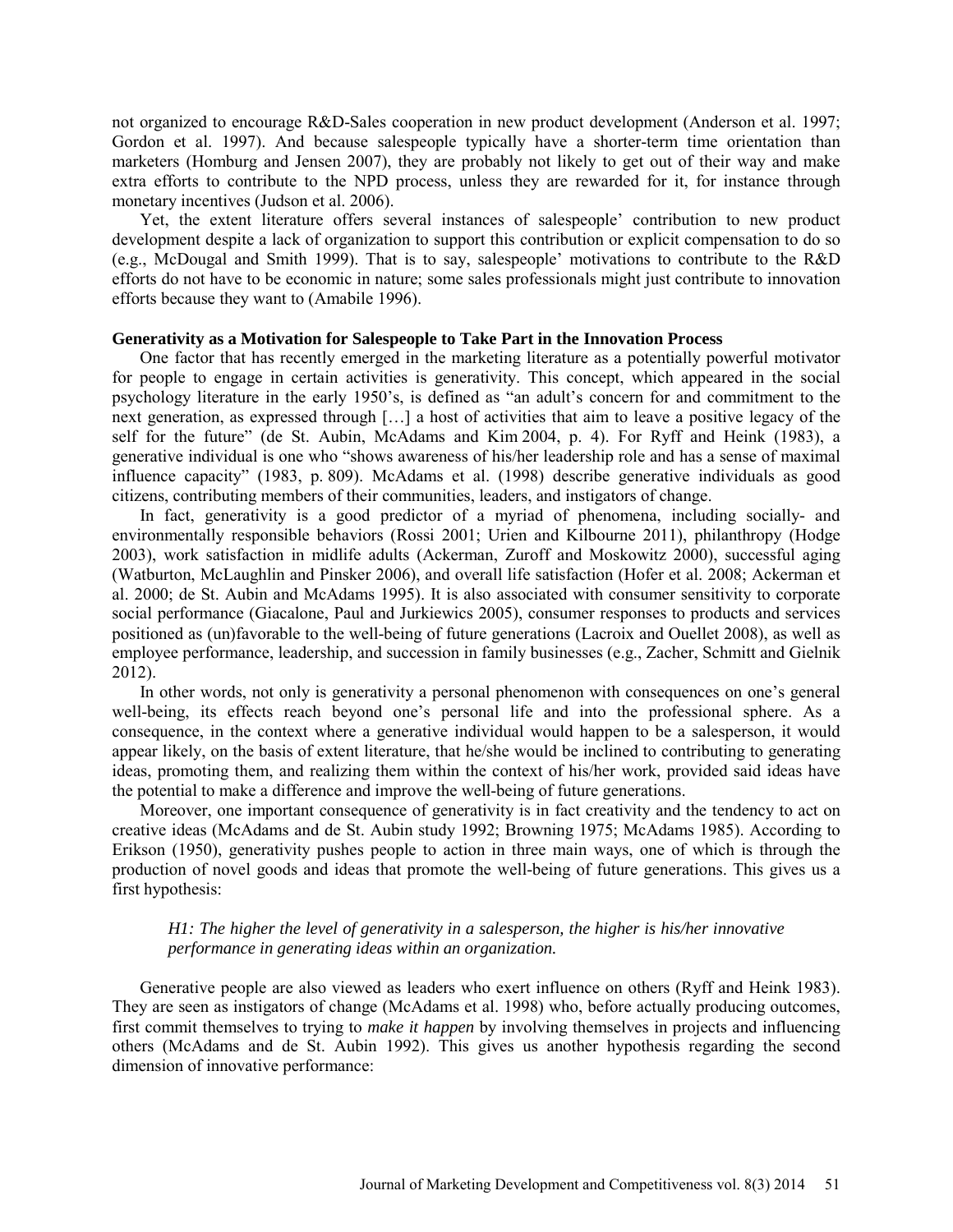# *H2: The higher the level of generativity in a salesperson, the higher is his/her innovative performance in promoting ideas within an organization.*

Finally, generative people go beyond promotion; they are people of action who make things happen and effectively create and/or produce goods and knowledge, among others (McAdams and de St. Aubin 1992). Examples of actual outcomes are legion in social psychology (e.g., de St. Aubin and McAdams 1995; Hart et al. 2001; Snyder and Clary 2004; Rossi 2001) as well as in the management and marketing fields (e.g., Grante and Wade-Benzoni 2009; Urien and Kilbourne 2011). This theoretical propensity to actually make things happen provides us with a third hypothesis:

*H3: The higher the level of generativity in a salesperson, the higher is his/her innovative performance in realizing ideas within an organization.* 

#### **Innovative Performance Yields Salesperson Performance**

To our knowledge, no empirical research has yet focused on understanding how professional innovative performance may promote sales performance in salespeople, although links with creativity have been made. Empirical research has indeed shown a positive link between salesperson creativity and sales performance, as well as likelihood for promotion to sales management positions (Dubinsky and Ingram 1983; Wang and Netemeyer 2004). Extent literature suggests that creative salespeople are more equipped to engage in problem-solving activities (Wang and Netemeyer 2004), to perform and respond better to non-routine tasks that call for creativity (Lassk and Shepherd 2013), and a number of other relative advantages in comparison with less creative individuals (Devanna and Tichy 1990; Oldham and Cummings 1996; Shalley 1995).

Moreover, human resources professionals have known for ages that involving employees in decisionmaking increases motivation, engagement, job satisfaction and scores of other factors that, in turn, increase service quality, firm performance, productivity and other positive manifestations of a healthy company (e.g., Appelbaum, Bailey, Berg, & Kalleberg 2000; Huselid 1995). Put more simply, at the individual level, people tend to like (and probably sell) better what they contributed to creating; we therefore believe that a salesperson's innovative performance should be positively associated with his/her selling performance, which gives us three additional hypotheses. Figure 1 summarizes our hypotheses and conceptual framework.

*The higher a salesperson's professional innovative performance with regards to (H4) Idea Generation, (H5) Idea Promotion, and (H6) Idea Realization, the higher is his/her sales performance.*

# **METHOD**

In order to empirically test our six hypotheses, we conducted a survey with 151 professional salespeople from various organizations and industries. The average respondent was 38.6 years old and had been a sales professional for 11.5 years, out of which some 4.6 at the company where they were currently employed. Our sample was 56.8% male with 55.5% having a Bachelor's degree, and 26.7% a Master's degree. Slightly over half of our respondents (51.4%) were in the Health industry, while most others were in the Arts & Entertainment (7.6%), Retail Trade (6.9%), Manufacturing (6.3%), and Finance  $&$  Insurance (5.6%) industries.

The survey was administered online and by invitation only. After having been explained the purpose of the survey, respondents would answer—in a randomized order—all item questions of our survey (46 questions) and concluded with socio-demographic information about their age, gender, experience, and industry. We also provided respondents with a chance to win an iPad Mini as an incentive to take some 15 minutes of their time to fill out our survey.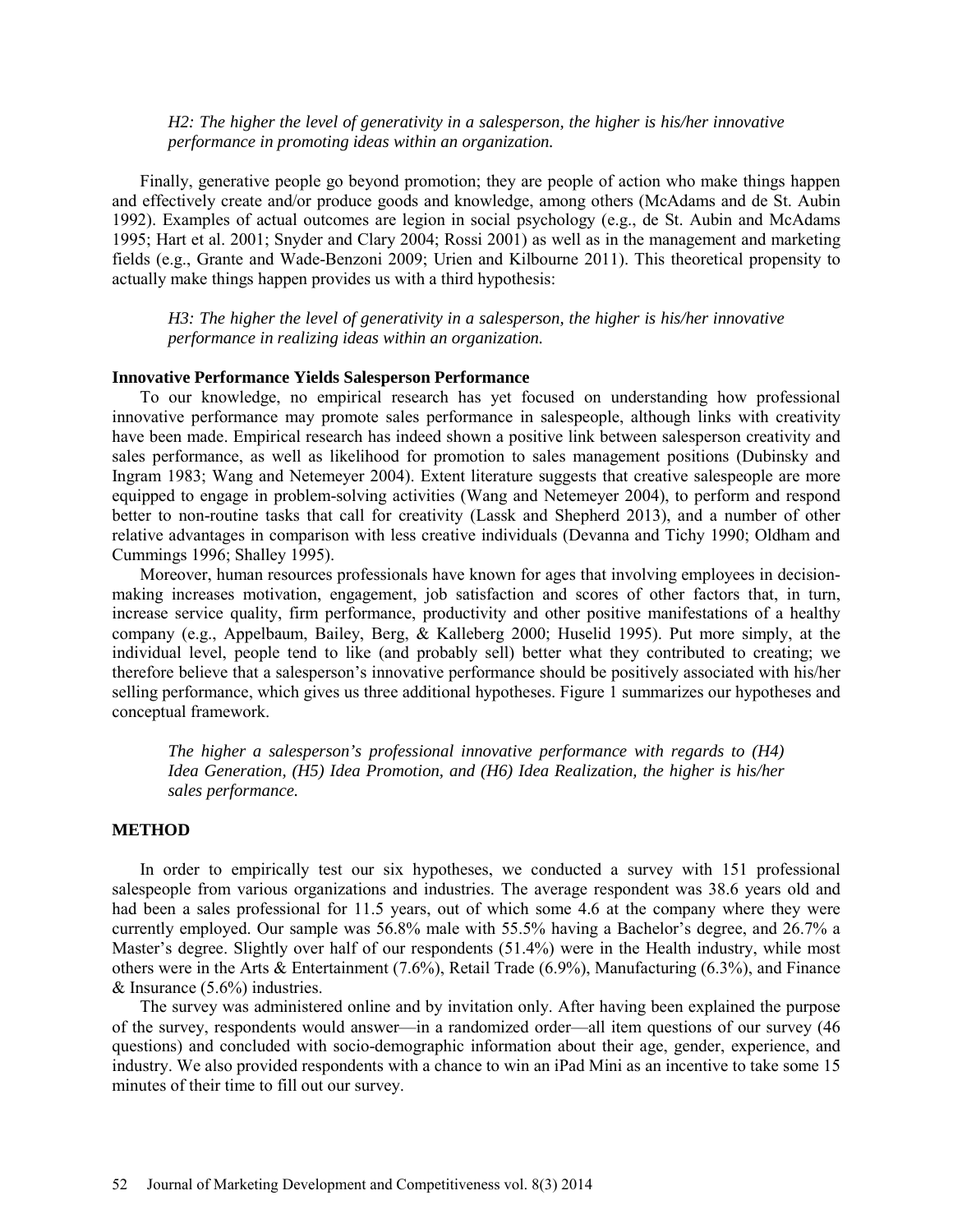

**FIGURE 1 CONCEPTUAL FRAMEWORK: SALESPERSON INNOVATIVE PERFORMANCE**

### **Measures**

Generativity was assessed using a 14-item subset of McAdams and de St. Aubin's (1992) *Loyola Generativity Scale*. This scale is certainly the most widely used measurement instrument for generativity, even in consumer behavior research (e.g., Urien and Kilbourne 2011), despite criticisms about its reliability and applicability in business contexts (Lacroix and Ouellet 2008). It consists in a set of items reflecting all topics related to generativity, such as the desire to teach, to pass on knowledge, to contribute to the community, to be creative and productive. In this matter, some items, such as "I have made and created things which have had an impact on other people" and "I have important skills that I try to teach others," capture the idea of being creative and productive (Cronbach alpha  $= .814$ ).

Innovative performance was assessed using nine items based on Scott and Bruce's (1994) scale for individual innovative behavior in the workplace, which draws on Kanter's (1988) work on the stages of innovation. Three items referred to idea generation ("creating new ideas for improvements," "searching out new working methods, techniques, or instruments," and "generating original solutions to problems" – Cronbach alpha = .883); three items referred to idea promotion ("mobilizing support for innovative ideas," "acquiring approval for innovative ideas," and "making important organizational members enthusiastic for innovative ideas" – Cronbach alpha = .842); and another three items referred to idea realization ("transforming innovative ideas into useful applications," "introducing innovative ideas into the work environment in a systemic way," and "evaluating the utility of innovate ideas" – Cronbach alpha  $=$  .843). Respondents rated how often they exhibited the scale's nine innovative work behaviors in the workplace, from "never" (1) to "always" (7).

Finally, individual sales performance was measured subjectively by asking salespeople to evaluate themselves, relative to other salespeople working for their company, on achieving quantity and quality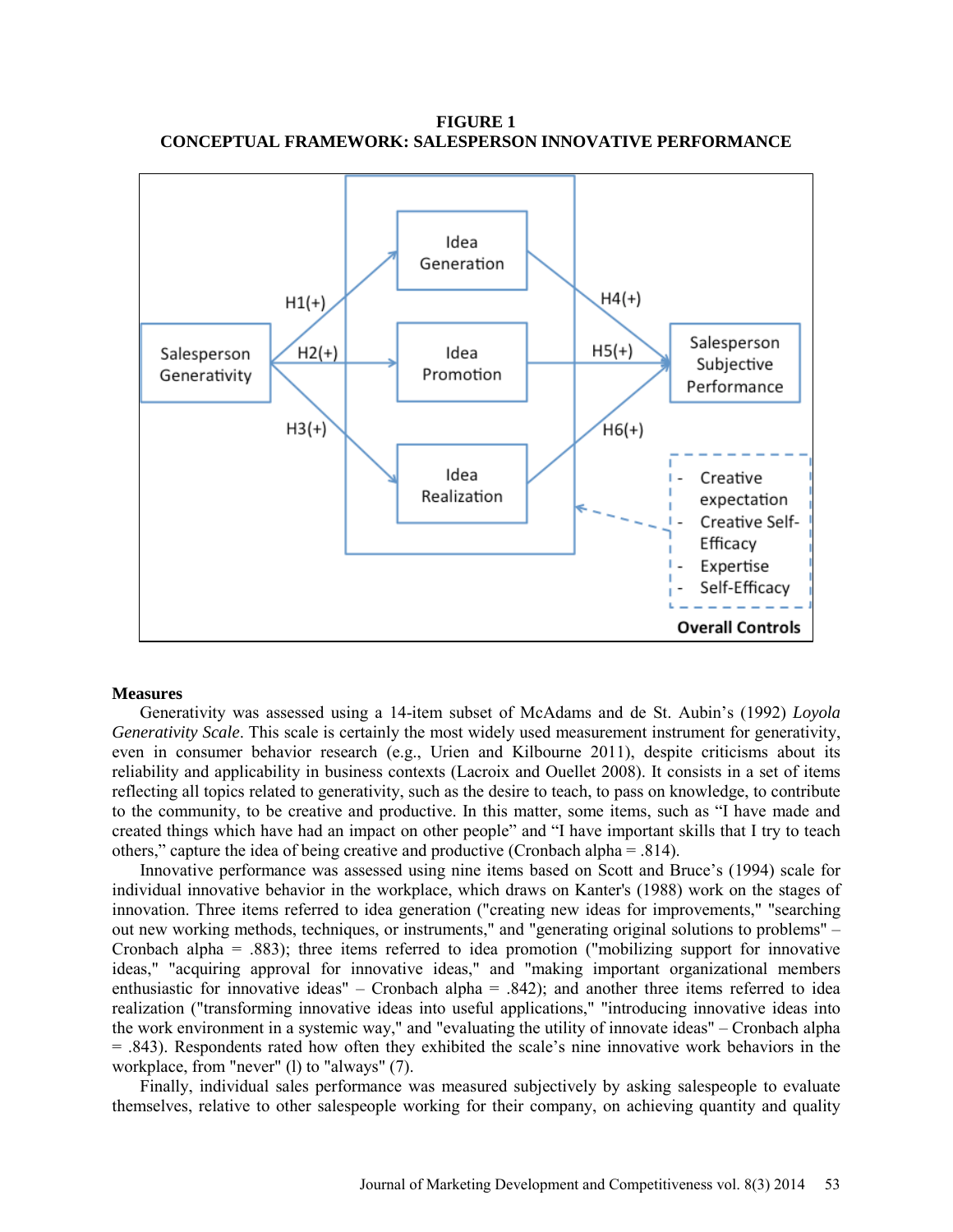sales objectives. We used five items from Sujan, Weitz and Kumar (1994), which included "I maintain a high level of current customer retention" and "I find and develop new customer relationships" (Cronbach alpha  $= .800$ ).

We also included a number of additional factors that extent research has suggested to have an impact on innovative performance and sales performance. This would allow us to evaluate, over and above these well-established factors, what the impact of salesperson generativity should truly be. We therefore included self-efficacy (Brown et al. 1997 – Cronbach alpha = .924), expertise (Palmatier et al. 2006 – Cronbach alpha = .839), and creative self-efficacy (Tierney and Farmer 2002 – Cronbach alpha = .831) in our survey and analyses. And to determine the impact of generativity over and above what is expected in terms of innovation by salespeople in their firms, we also measured creative expectations (Unsworth, Wall, and Carter 2005 – Cronbach alpha = .841).

# **RESULTS**

To statistically analyze the hypothesized relationships summarized in Figure 1, we ran 4 regressions with varying dependents—that is, Idea Generation, Idea Promotion, Idea Realization, and Subjective Performance—and their hypothesized predictors. The results, as well as the  $R<sup>2</sup>$  statistics for each model, can be found in Table 1.

Our first hypothesis stated that generativity should positively influence the first dimension of innovative performance, which is Idea Generation. In Model 1, after controlling for 4 factors that are creative expectations, creative self-efficacy, expertise, and self-efficacy, generativity proved to be a significant and positive predictor of Idea Generation ( $B = 0.187$ ; p < .05). This provides empirical support for H1.

Our second hypothesis stated that generativity should positively influence the second dimension of innovative performance, which is Idea Promotion. After taking into account our 4 control variables, generativity is found to be a significant and positive predictor of this dimension ( $B = .481$ ;  $p < .001$ ). This provides strong support for H2.

Our third hypothesis stated that generativity should positively influence the third dimension of innovative performance, which is Idea Realization. After once again controlling for our 4 control variables, generativity is found to be a marginally significant and positive predictor of this dimension (B  $= .298$ ;  $p < .01$ ). This also provides empirical support for H3.

Hypotheses 4 through 6 predicted a positive impact of idea generation, promotion, and realization on sales performance. Our fourth model examined these relations after statistical control of the same 4 control variables that are creative expectations, creative self-efficacy, expertise, and self-efficacy. Only idea promotion turned out to be a positive and marginally significant predictor of sales performance ( $B =$ .160;  $p < 0.10$ . This provides weak support for H5 while H4 and H6 are not empirically supported.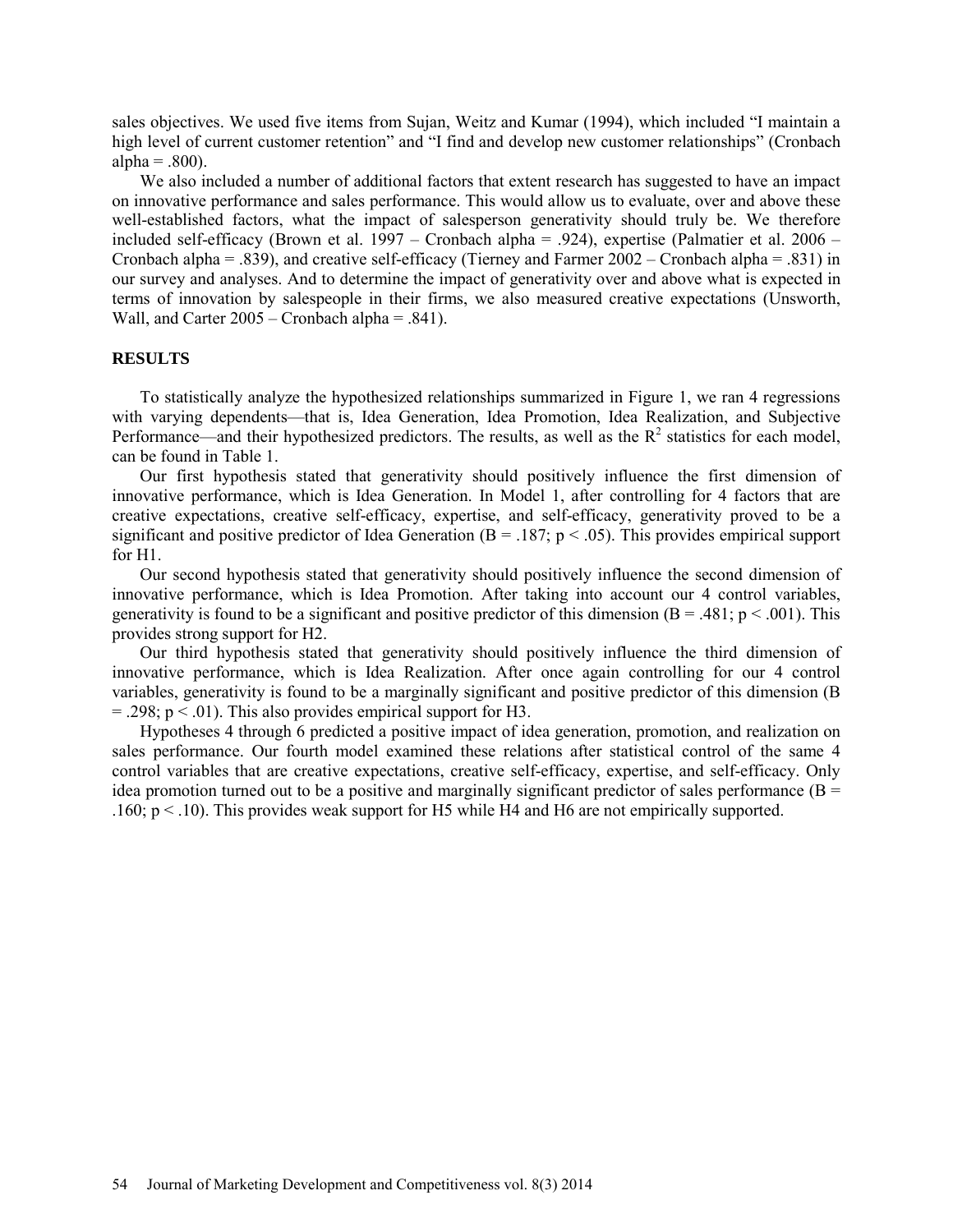| Model /                      | Model 1:             |         | Model 2:              |      | Model 3:             |      | Model 4:             |      |
|------------------------------|----------------------|---------|-----------------------|------|----------------------|------|----------------------|------|
| Dependent                    | Idea Generation      |         | <b>Idea Promotion</b> |      | Idea Realization     |      | Subjective           |      |
|                              |                      |         |                       |      |                      |      | Performance          |      |
|                              | Estimate             | S.E.    | Estimate              | S.E. | Estimate             | S.E. | Estimate             | S.E. |
| <b>Main Effects</b>          |                      |         |                       |      |                      |      |                      |      |
| Generativity                 | $.187$ $*$           | .075    | $.481***$             | .100 | .298 **              | .098 |                      |      |
| Idea Generation              |                      |         |                       |      |                      |      | $.025$ <sup>ns</sup> |      |
| Idea Promotion               |                      |         |                       |      |                      |      | .160                 | .093 |
| Idea Realization             |                      |         |                       |      |                      |      | ns<br>$-127$         |      |
| <b>Controls</b>              |                      |         |                       |      |                      |      |                      |      |
| <b>Creative Expectations</b> | $.312***$            | .053    | $.182$ $*$            | .071 | $.348***$            | .070 | ns<br>.102           |      |
| Creative Self-Efficacy       | $.526***$            | .073    | $.316$ **             | .098 | $.420***$            | .096 | ns<br>$-0.008$       |      |
| Expertise                    | $.069$ <sup>ns</sup> |         | $.116$ <sup>ns</sup>  |      | $.134$ <sup>ns</sup> |      | $.145$ <sup>ns</sup> |      |
| Self-Efficacy                | $-.156$ *            | .071    | $-.043$ <sup>ns</sup> |      | $-.216$ *            | .094 | $.495***$            | .099 |
| $R^2$                        | .682                 |         | .509                  |      | .566                 |      | .384                 |      |
| N<br>***<br>**               | 151<br>$ +$          | $-2$ no | 151                   |      | 151                  |      | 151                  |      |

#### **TABLE 1 RESULTS**

 $p < .001$ ; \*\*  $p < .01$ ; \* $p < .05$ ;  $p < .10$ ;  $p \ge .10$ .

Note: We report standard errors only for significant effects.

### **DISCUSSION**

This research proposed to explore the linkage between salespersons' concern for the well-being of future generations (that is, generativity), their contribution to innovation within their firms (that is, their innovative performance, which consists in generating, promoting, and realizing ideas) and, in turn, the latter's influence on their sales performance. We did find empirical support that generativity does impact all aspects of innovation. Over and above other variables such as self-efficacy, expertise, and creative expectations, salespeople' generativity positively influences idea generation, promotion, and realization by salespeople in organizations. In other words, although it may not be the main aspect of their job description, and despite the fact that there may or may not be expectations or incentives for them to innovate, salespeople who show concern for the well-being of future generations do contribute significantly more to the innovation process within their firms than do non-generative salespeople.

However, contrary to our expectations, we found that a salesperson's innovative performance does not influence their sales performance. In fact, only idea promotion seems to be positively impacting sales performance, but the effects are small and only marginally significant. That is to say that, at best, taking part in the innovation process of their firms might make salespeople slightly more performant but, in the worst of cases, it does not make them less performant. For managers, this means essentially one thing: If you wish for your salespeople to get involved in new product development and innovation within your firm, but still want these salespeople to do a good job selling your products, then consider hiring generative individuals to fill sales positions.

This research raises some questions for future research, however, the main one having to do with reconciling our hypothesized links between salespeople' innovative performance and sales performance. It could be that there are two types of superior salespeople: those who simply do nothing but sell, and therefore will not take part in any form of innovation process, and those who are better at selling what they have indeed contributed to developing. If this was the case, it should come as no surprise that we find no statistical linkage between innovative and sales performances as both salespeople' types would counterbalance one another. This remains to be explored in future research.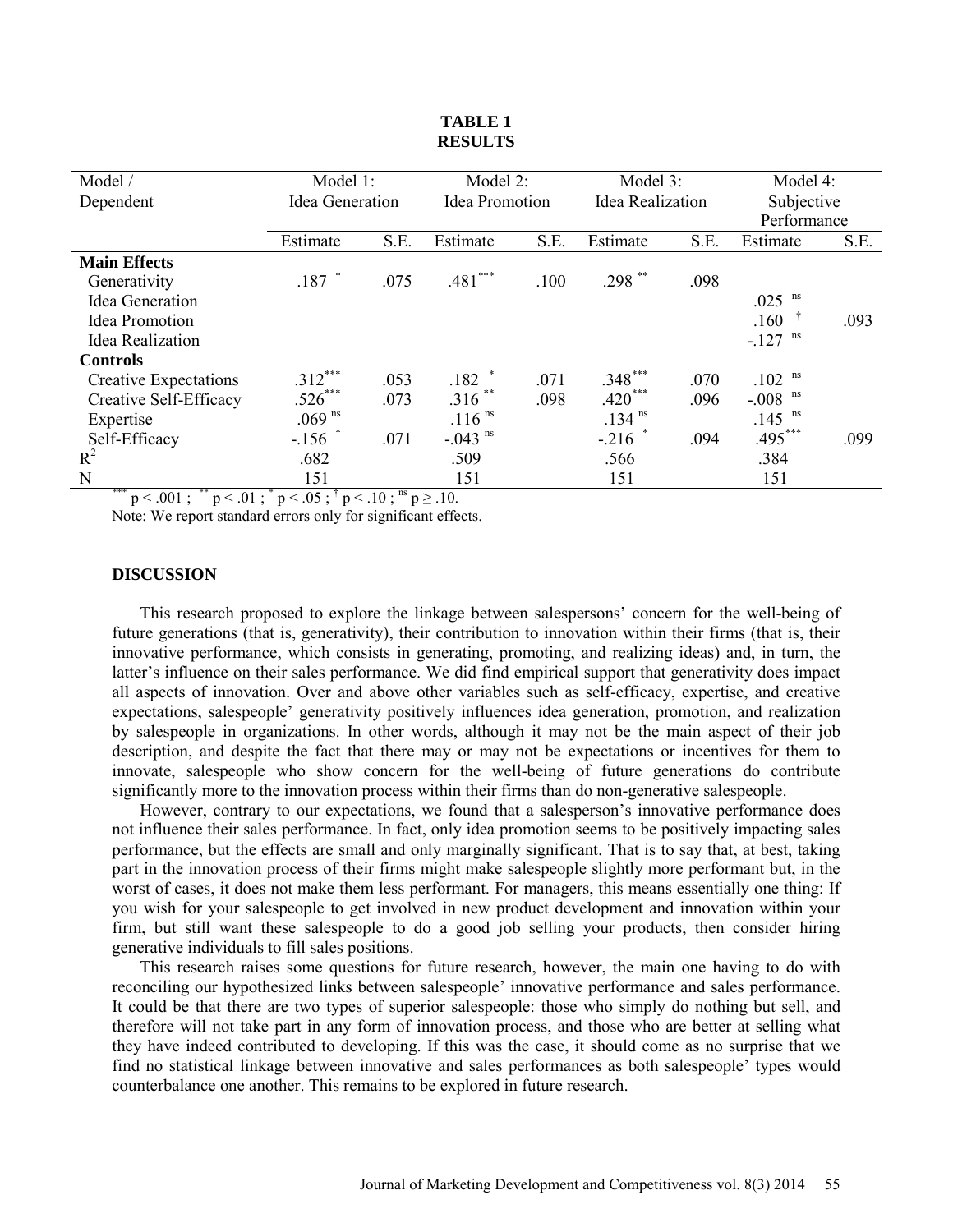### **REFERENCES**

- Ackerman, S., D. Zuroff, and D. S. Moskowitz. (2000). Generativity in midlife and young adults: Links to agency, communion, and subjective well-being. *International Journal of Aging and Human Development*, 50, (1), 17-41.
- Amabile, T. M., R. Conti, H. Coon, J. Lazenby, and M. Herron. (1996). Assessing the work environment for creativity. *Academy of Management Journal*, 39, (5), 1154-1184.
- Anderson, R., R. Mehta, and J. Strong. (1997). An empirical investigation of sales management training programs for sales managers. *Journal of Personal Selling & Sales Management*, 17, (3), 53-66.
- Appelbaum, E., T. Bailey, P. Berg, and A. L. Kalleberg. (2000). *Manufacturing advantage: Why highperformance work systems pay off*. Ithaca, NY: ILR Press.
- Ausura, B., B. Gill, and S. Haines. (2005). Overview and context for life-cycle management. In *The PDMA handbook of new product development,* ed. K. B. Kahn, 497-512. Hoboken, NJ: John Wiley and Sons, Inc.
- Axtell, C. M, D. J. Holman, K. L. Unsworth, T. D. Wall, P. E. Waterson. (2000). Shopfloor innovation: Facilitating the suggestion and implementation of ideas. *Journal of Occupational & Organizational Psychology*, 73, (3), 265-385.
- Brown, S. P., W. L. Cron, and J. W. Slocum. (1997). Effects of goal-directed emotions on salesperson volitions, behavior, and performance: A longitudinal study. *Journal of Marketing*, 61, (1), 39-50.
- Browning, D. S. (1975). *Generative man: Psychoanalytic perspectives.* New York: Delta.
- de St. Aubin, E., and D. P. McAdams. (1995). The relation of generative concern and generative action to personality traits, satisfaction/happiness with Life, and ego Development. *Journal of Adult Development*, 2, (2), 99-112.
- de St. Aubin, E., D. P. McAdams, and T.-C. Kim. (2004). The generative society, an introduction. In *The generative society: Caring for future generations*, ed. E. de St. Aubin, D. P. McAdams and T.-C. Kim, 3-31. Washington, DC: American Psychological Association.
- Devanna, M. A., and N. Tichy. (1990). Creating the competitive organization of the 21st century: The boundaryless corporation. *Human Resource Management*, 29, (4), 455-471.
- Doney, P. M., and J. P. Cannon. (1997). An examination of the nature of trust in buyer-seller relationships. *Journal of Marketing*, 61, (2), 35-51.
- Dubinsky, A. J., and T. N. Ingram. (1983). Important first-line sales management qualifications: What sales executives think. *Journal of Personal Selling & Sales Management*, 3, (1), 18-25.
- Erikson, E. H. (1950). *Childhood and society*, New York : Norton.
- Ernst, H., W. D. Hoyer, and C. Rübsaamen. (2010). Sales, marketing, and research-and-development cooperation across new product development stages: Implications for success. *Journal of Marketing*, 74, (5), 80-92.
- Farr, J. L., H.-P. Sin, and P. E. Tesluk. (2003). Knowledge management processes and work group innovation. In *The International Handbook on Innovation*, ed. L. V. Shavinina, 574-586. New York: Elsevier Science Ltd.
- Giacalone, R. A., K. Paul, and C. L. Jurkiewics. (2005). A preliminary investigation into the role of positive psychology in consumer sensitivity to corporate performance. *Journal of Business Ethics*, 58, (1), 295-305.
- Gordon, G. L., D. D. Schoenbachler, P. F. Kaminski, and K. A. Brouchous. (1997). New product development: Using the sales force to identify opportunities. *Journal of Business & Industrial Marketing*, 12, (1), 33-50.
- Hammond, M. M., N. L. Neff, J. L. Farr, A. R. Schwall, and X. Zao. (2011). Predictors of individuallevel innovation at work: A meta-analysis. *Psychology of Aesthetics, Creativity, and the Arts*, 5,  $(1), 90-105.$
- Hart, H. M., D. P. McAdams, B. J. Hirsh, and J. S. Bauer. (2001). Generativity and social involvement among African Americans and white adults. *Journal of Research in Personality*, 35, (2), 208-230.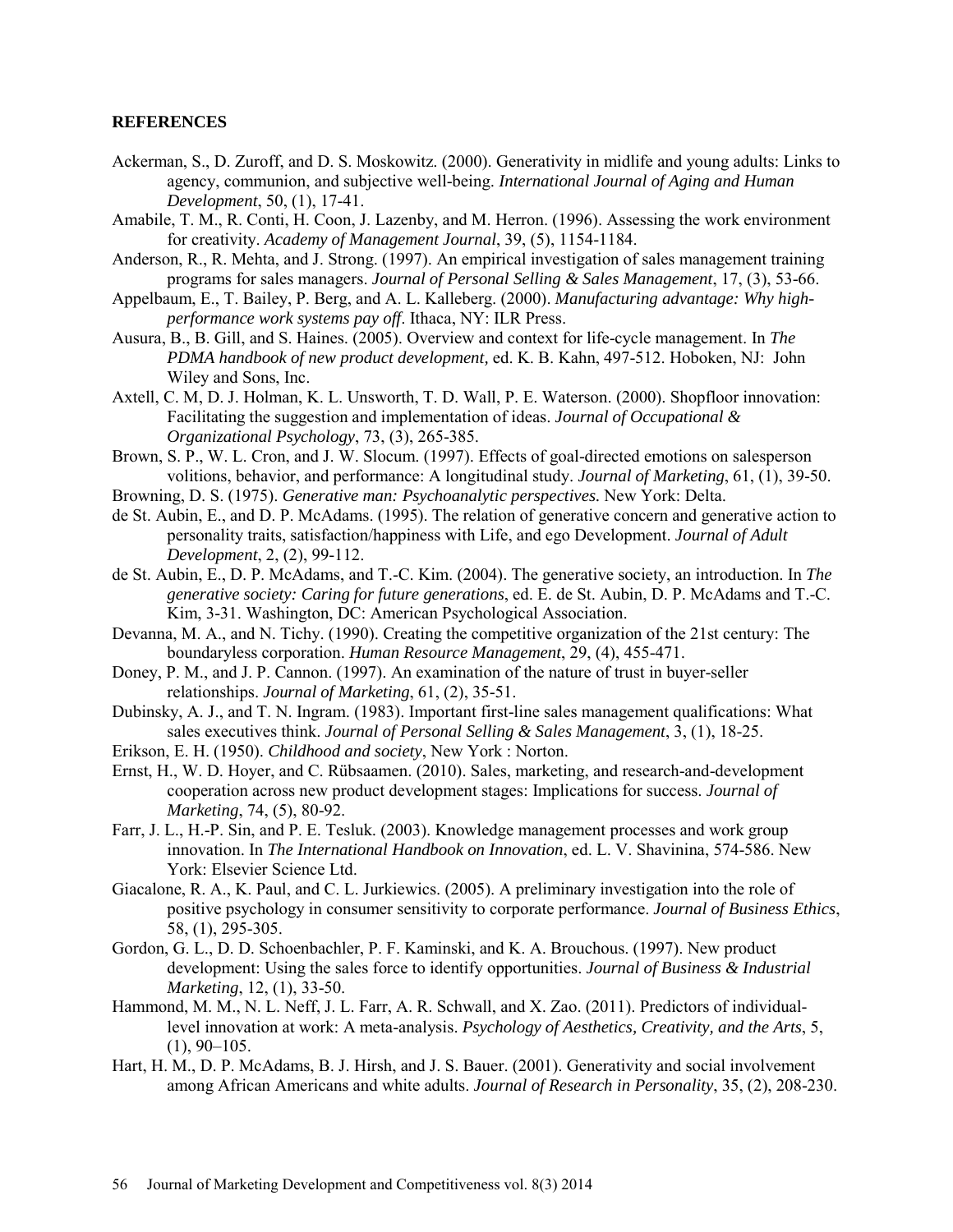- Hofer, J., H. Bush, A. Chasiotis, J. Kärtner, and D. Campos. (2008). Concern for generativity and its relation to implicit pro-social power motivation, generative goals, and satisfaction with life: A cross-cultural investigation. *Journal of Personality*, 76, (1), 1-30.
- Homburg, C., and O. Jensen. (2007). The thought worlds of marketing and sales: Which differences make a difference? *Journal of Marketing*, 71, (3), 124–142.
- Hsu, S.-H., Y.-C. Wang, and S.-F. Tzeng. (2007). The source of innovation: Boundary spanners. *Total Quality Management & Business Excellence*, 18, (10), 1133-1145.
- Huselid, M. A. (1995). The impact of human resource management practices on turnover, productivity, and corporate financial performance. *Academy of Management Journal*, 38, (3), 635-672.
- Janssen, O. (2001). Fairness perceptions as a moderator in the curvilinear relationships between job demands, and job performance and job satisfaction. *Academy of Management Journal*, 44, (5), 1039–1050.
- Judson, K., D. D. Schoenbachler, G. L. Gordon, R. E. Ridnour, and D. C. Weilbaker. (2006). The new product development process: Let the voice of the salesperson be heard. *Journal of Product & Brand Management* 15 (3): 194-202.
- Kanter, R. M. (1988). When a thousand flowers bloom: Structural, collective, and social conditions for innovation in organizations. In *Research in organizational behavior,* ed. B. M. Staw and L. L. Gummings, 169-211. Greenwich, CT: JAI Press.
- Lacroix, C., and J.-F. Ouellet. (2008). Generativity and its effects on attitudes toward the ad (aad), attitudes toward the product (ap), and purchase intentions. Paper presented at Society for Consumer Psychology Winter Conference, New Orleans.
- Lassk, F. G., and C. D. Shepherd. (2013). Exploring the relationship between emotional intelligence and salesperson creativity. *Journal of Personal Selling & Sales Management*, 33, (1), 25-38.
- Lu, L., X. Lin, and K. Leung. (2012). Goal orientation and innovative performance: The mediating roles of knowledge sharing and perceived autonomy. *Journal of Applied Psychology*, 42, (1), 180-197.
- McAdams, D. P. 1985. *Power, intimacy, and the life story: Personological inquiries into identity*. New York: Guilford Press.
- McAdams, D. P., and E. de St. Aubin. (1992). A theory of generativity and its assessment through selfreport, behavioral acts, and narrative themes in autobiography. *Journal of Personality and Social Psychology*, 62, (6), 1003-1015.
- McAdams, D. P., H. M. Hart, and Shadd Maruna. (1998). The anatomy of generativity. In *Generativity and adult development: How and why we care for the next generation*, ed. D. P. McAdams and E. de St. Aubin, 7-43. Washington DC: American Psychology Association.
- McDougal, S., and J. Smith. (1999). Wake up your product development. *Marketing Management*, 8, (2), 24-30.
- Mumford, M. D., and S. B. Gustafson. (1988). Creativity syndrome: Integration, application, and innovation. *Psychological Bulletin*, 103, (1), 27-43.
- Oldham, G. R., and A. Cummings. (1996). Employee creativity: personal and contextual factors at work. *Academy of Management Journal*, 39, (3), 607-634.
- Pelham, A. M., and P. Lieb. (2004). Differences between presidents' and sales managers' perceptions of the industry environment and firm strategy in small industrial firms: Relationship to performance satisfaction. *Journal of Small Business Management*, 42, (2), 174-189.
- Rossi, A. S. (2001). *Caring and doing for others: social responsibility in the domain of family, work and community*. Chicago: University of Chicago Press.
- Ryff, C. D., and S. G. Heinke. (1983). Subjective organization of personality in adulthood and aging. *Journal of Personality and Social Psychology*, 44, (4), 807-816.
- Scott, S. G., and R. A. Bruce. (1994). Determinants of innovative behavior: A path model of individual innovation in the workplace. *Academy of Management Journal*, 37, (3), 580-607.
- Shalley, C. E. (1995). Effects of coaction, expected evaluation, and goal setting on creativity and productivity*. Academy of Management Journal*, 38, (2), 483-503.